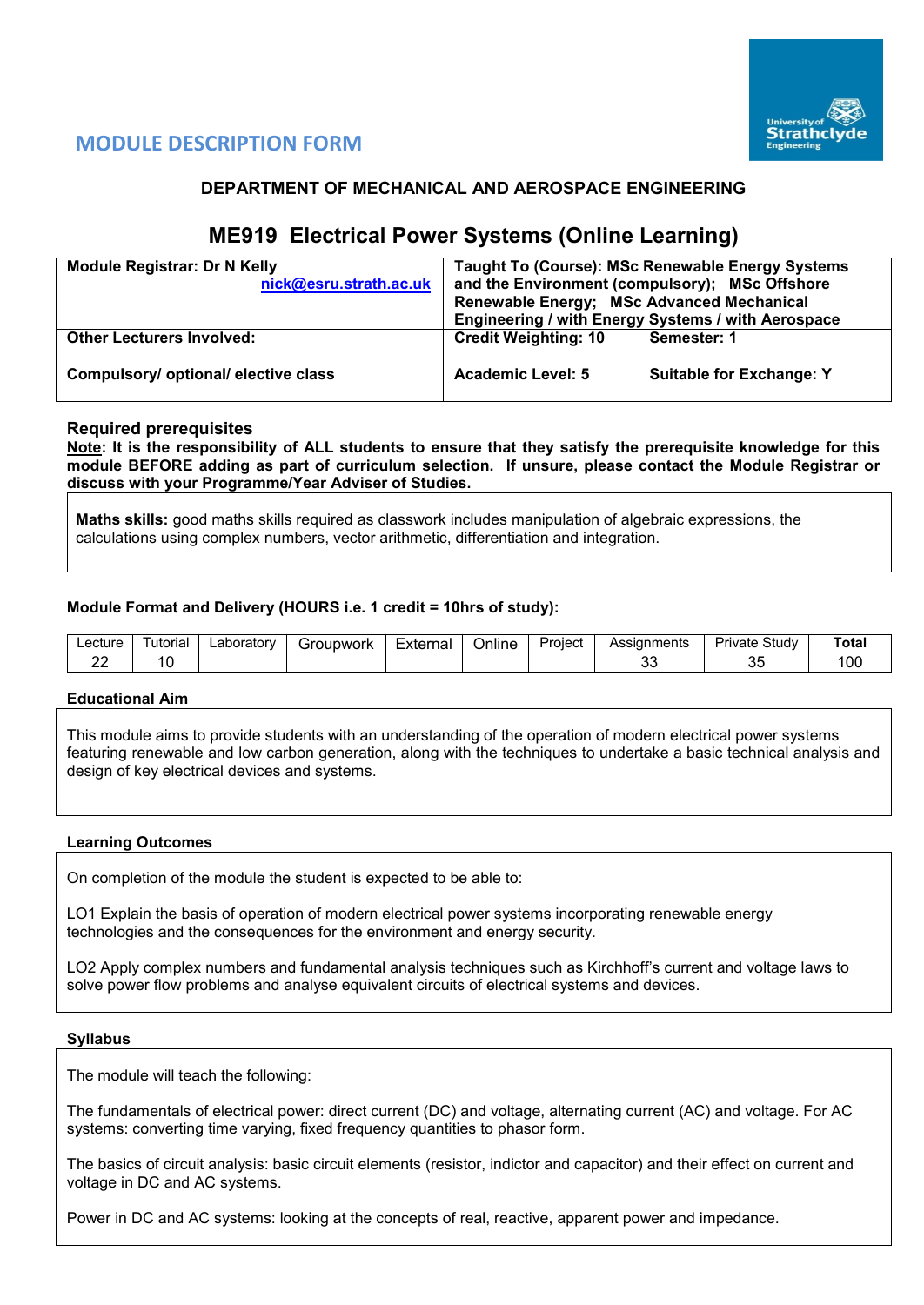An overview of the demand for electricity, looking at the aggregate characteristics of electricity demand and giving a specific example of demand for electricity in a dwelling.

An overview of electricity generation and distribution within the UK, along with a detailed review of the growth of renewable electricity generation.

Microgeneration, storage and power conversion.

The basics of electromagnetism, specifically focusing on how it underpins the operation of electrical equipment.

An overview of electrical machines including the transformer, synchronous generator and induction machines (used as both motors and generators). For each, an equivalent circuit will be developed and used to illustrate the operational characteristics of these devices in power systems.

Power conversion and protection in power systems.

## **Assessment of Learning Outcomes**

### **Criteria**

For each of the Module Learning Outcome the following criteria will be used to make judgements on student learning:

LO1 Explain the basis of operation of modern electrical power systems incorporating renewable energy technologies and the consequences for the environment and energy security.

In their coursework the students will be expected to:

C1 Explain the principles behind the operation of different electrical devices or systems.

C2 Correctly identify in which context it is appropriate to apply different types of electrical device.

LO2 Apply complex numbers and fundamental analysis techniques such as Kirchoff's current and voltage laws to solve power flow problems and analyse equivalent circuits of electrical systems and devices.

To gauge the ability of students to apply analysis techniques introduced in class to basic electrical design problems, the assignments will include components in which students will:

C1 Solve problems in circuit analysis and power flow.

C2 Use calculations to support their findings and conclusions.

The standards set for each criterion per Module Learning Outcome to achieve a pass grade are indicated on the assessment sheet for all assessment.

## **Principles of Assessment and Feedback**

*(within Assessment and Feedback Policy at: <https://www.strath.ac.uk/professionalservices/staff/policies/academic/> )*

Assessment of student performance within the module will be based on a technical assignment and an exam. These will be used to gauge the student's understanding of the principles of operation of modern power systems and the challenges posed by the integration of renewable technologies. Additionally, the assignment will include the need to apply techniques introduced in class to a basic technical and design problem associated with electrical power systems.

Multiple feedback mechanisms will be employed: the assignment will be returned to students with comments on performance. Additionally, clear guidance will be provided in class as to what constitutes an acceptable level of performance in assignments.

The tutorial class will also be used to provide feedback on the development of a student's technical analysis skills. This will be achieved through direct observation of a student's efforts to tackle technical problems followed by appropriate mentoring. Additionally, peer-peer feedback will be employed in that students will be expected to present to their peers on how they set about tackling a tutorial problem.

#### **Assessment Method(s) Including Percentage Breakdown and Duration of Exams** *(individual weightings)*

|               |          | Examination           |           |        | Coursework |        | <b>Practical</b> | <b>Project</b> |           |  |
|---------------|----------|-----------------------|-----------|--------|------------|--------|------------------|----------------|-----------|--|
| <b>Number</b> | Month(s) | Duration              | Weiahtina | Number | Weiahtina  | Number | Weiahtina        | Number         | Weiahtina |  |
|               |          |                       |           |        | 50% each   |        |                  |                |           |  |
|               |          | LO <sub>2</sub><br>∩1 |           |        |            |        |                  |                |           |  |

*\* L/Os: Indicate which Learning Outcomes (L01, L02, etc) are to be assessed by exam/coursework/practical/project as required.*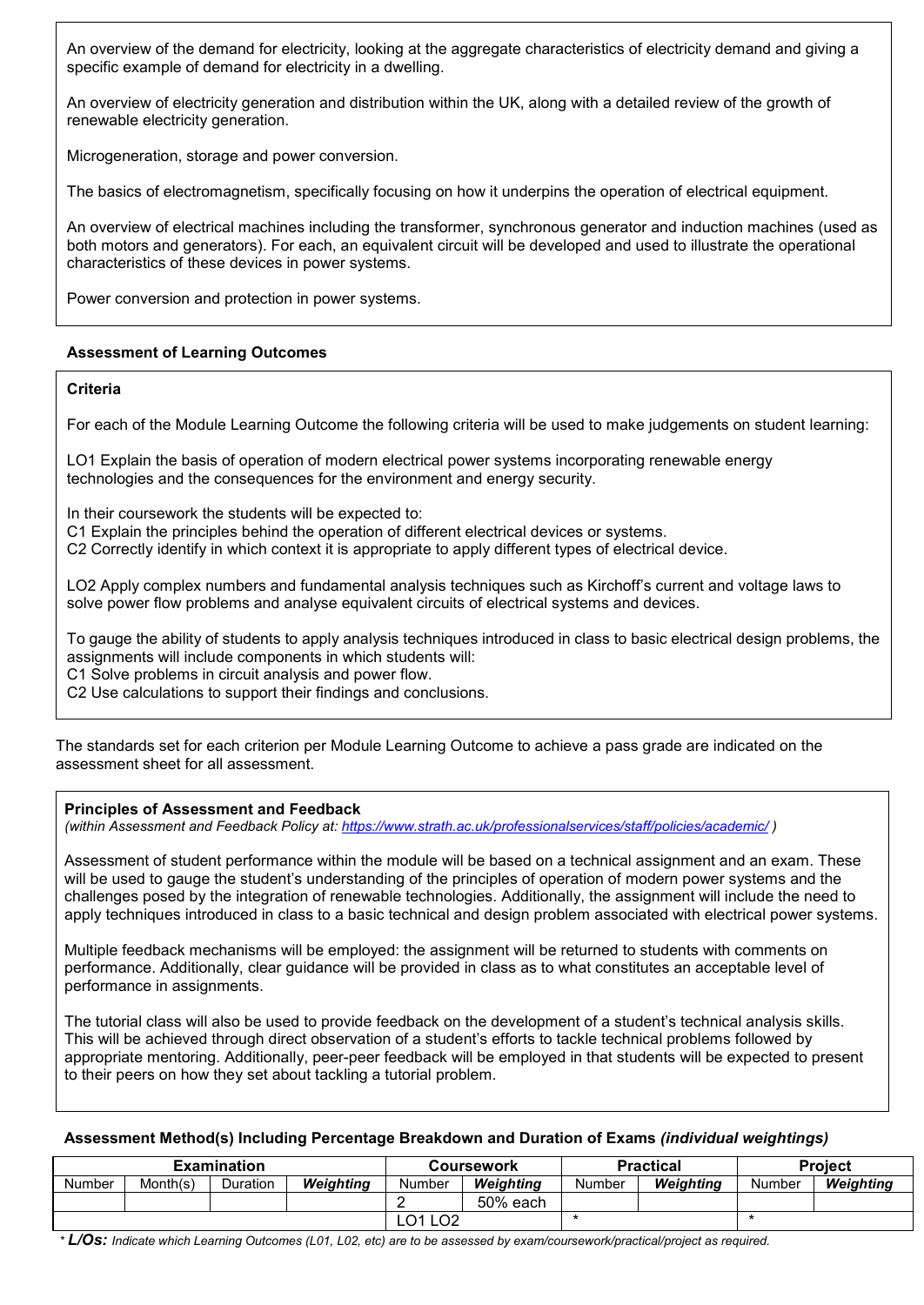**Resit Assessment Procedures:** Resubmit course work as required

### **PLEASE NOTE:**

**Students must gain a summative mark of 50% to pass the module. Students who fail the module at the first attempt will be re-assessed during the August diet. This re-assessment will consist entirely of an exam. No marks from any previous attempts will be transferred to a new resit attempt.**

#### **Recommended Reading**

**\*\*\*Purchase recommended \*\*Highly recommended reading \*For reference** 

\*Wildi T, Electrical Machines Drives and Power Systems, International Edition, Prentice Hall, New Jersey.

Extra reading material provided on class Myplace page.

### **Additional Student Feedback**

*(Please specify details of when additional feedback will be provided)*

| $\overline{\phantom{0}}$<br>Jate              | ıme                                           | om<br><b>NC</b><br>ĸ     |
|-----------------------------------------------|-----------------------------------------------|--------------------------|
| . .<br>าement<br>$\sim$<br>Dν<br>$\mathbf{a}$ | $\sim$ $\sim$ 1<br>$\sim$<br>≃ment<br>aı<br>ີ | JW8 <sup>4</sup><br>. Ar |

Session: 2021/22

#### **Approved:**

| <b>Course Director Signature: E Henderson</b> |  |
|-----------------------------------------------|--|
| Date of Last Modifications: 19/08/2021        |  |

(Updated July 2021-MAE)